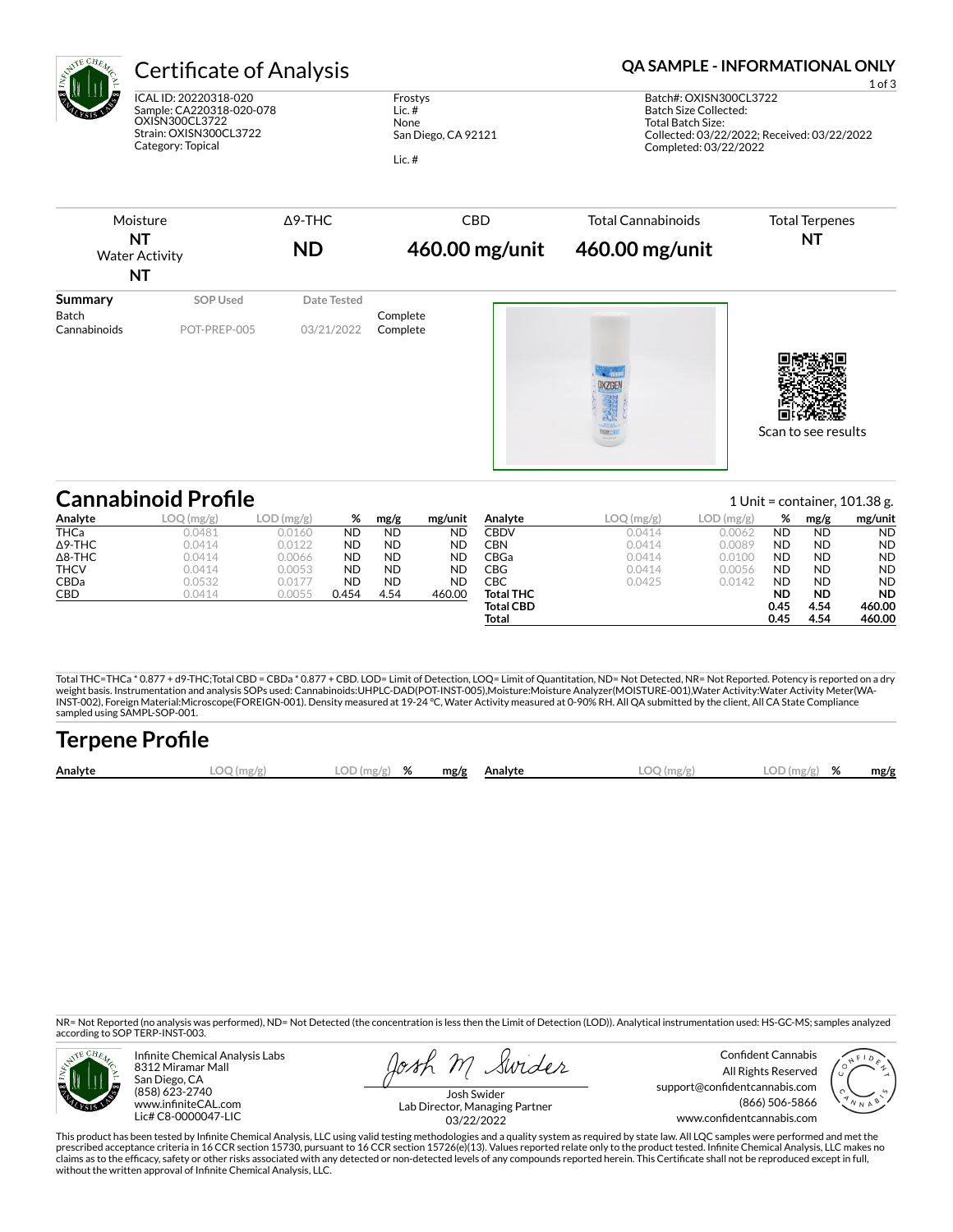| Certific                                      |
|-----------------------------------------------|
| ICAL ID: 2022<br>Sample: CA220<br>OXIŚN300CL3 |

0318-020 0318-020-078 3722 Strain: OXISN300CL3722 Category: Topical

Frostys Lic. # None San Diego, CA 92121

Lic. #

## Cate of Analysis **Canadian Compute Analysis QA SAMPLE - INFORMATIONAL ONLY**

2 of 3 Batch#: OXISN300CL3722 Batch Size Collected: Total Batch Size: Collected: 03/22/2022; Received: 03/22/2022 Completed: 03/22/2022

### **Residual Solvent Analysis**

|  | Category: | ~~<br>J.<br>--- | Limit | Status | Category | OC | LOD | Limit. | Status | Category $\angle$ | $\sim$ | LOD. | Limi | . .<br>Status |
|--|-----------|-----------------|-------|--------|----------|----|-----|--------|--------|-------------------|--------|------|------|---------------|
|--|-----------|-----------------|-------|--------|----------|----|-----|--------|--------|-------------------|--------|------|------|---------------|

NR= Not Reported (no analysis was performed), ND= Not Detected (the concentration is less then the Limit of Detection (LOD)). Analytical instrumentation used: HS-GC-MS; samples analyzed according to SOP RS-INST-003.

### **Heavy Metal Screening**

| and all of<br>эc<br>∽<br>$\tilde{}$ | <b>LOD</b> | Limit | -<br>Status |
|-------------------------------------|------------|-------|-------------|
|                                     |            |       |             |

NR= Not Reported (no analysis was performed), ND= Not Detected (the concentration is less then the Limit of Detection (LOD)). Analytical instrumentation used: ICP-MS; samples analyzed according to SOP HM-INST-003.

## **Microbiological Screening**

|--|

ND=Not Detected. Analytical instrumentation used:qPCR; samples analyzed according to SOP MICRO-INST-001.



Infinite Chemical Analysis Labs 8312 Miramar Mall San Diego, CA (858) 623-2740 www.infiniteCAL.com Lic# C8-0000047-LIC

Swider

Confident Cannabis All Rights Reserved support@confidentcannabis.com (866) 506-5866 www.confidentcannabis.com



Josh Swider Lab Director, Managing Partner 03/22/2022

This product has been tested by Infinite Chemical Analysis, LLC using valid testing methodologies and a quality system as required by state law. All LQC samples were performed and met the prescribed acceptance criteria in 16 CCR section 15730, pursuant to 16 CCR section 15726(e)(13). Values reported relate only to the product tested. Infinite Chemical Analysis, LLC makes no<br>claims as to the efficacy, safety without the written approval of Infinite Chemical Analysis, LLC.